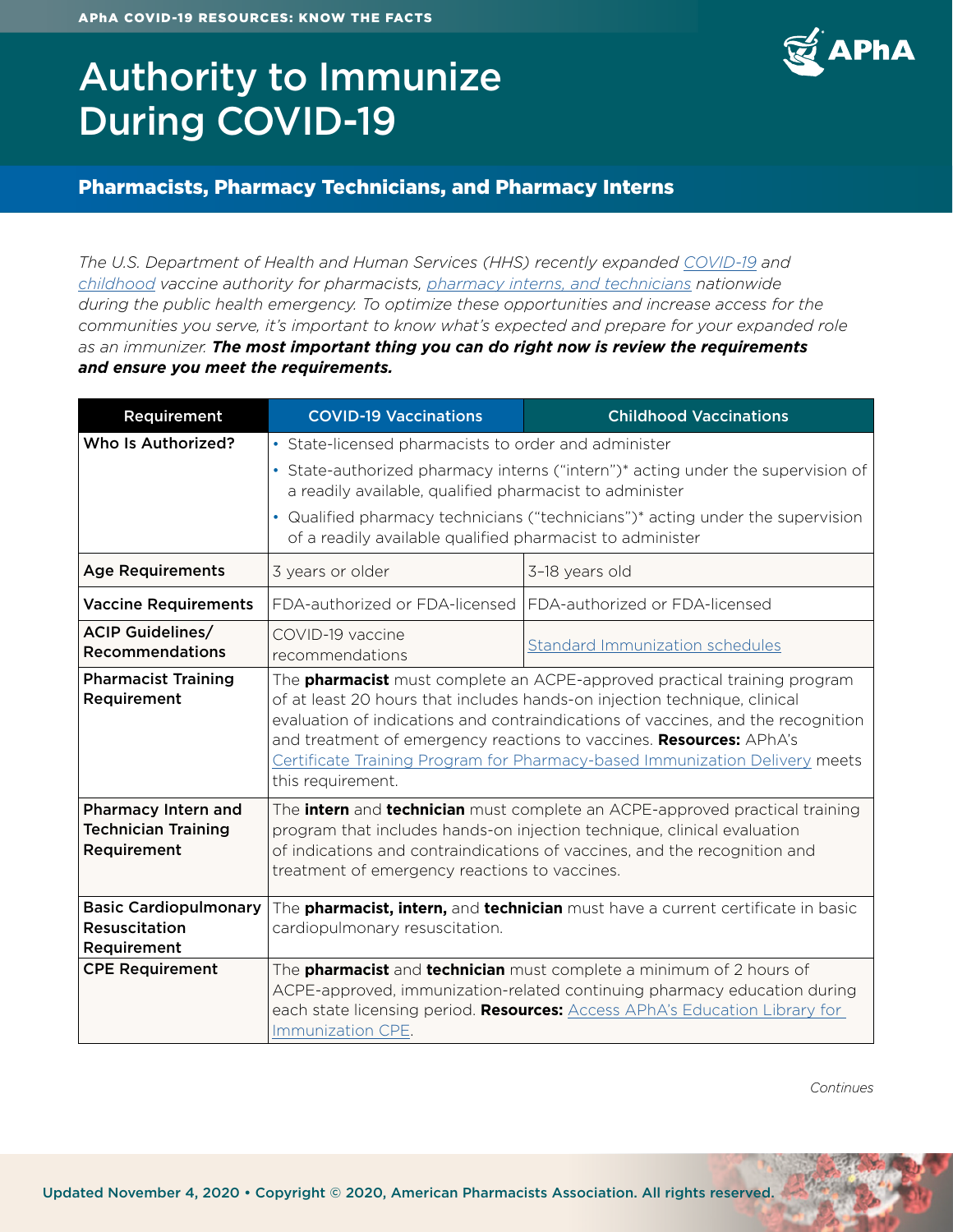# Authority to Immunize During COVID-19 (continued)



### Pharmacists, Pharmacy Technicians, and Pharmacy Interns

| Requirement                            | <b>COVID-19 Vaccinations</b>                                                                                                                                                                                                                                                                                                                                                                                             | <b>Childhood Vaccinations</b>                                                                                                                                                       |
|----------------------------------------|--------------------------------------------------------------------------------------------------------------------------------------------------------------------------------------------------------------------------------------------------------------------------------------------------------------------------------------------------------------------------------------------------------------------------|-------------------------------------------------------------------------------------------------------------------------------------------------------------------------------------|
| Recordkeeping<br>Requirement           | The <b>pharmacist</b> must comply<br>with recordkeeping and<br>reporting requirements of the<br>jurisdiction in which he or she<br>administers vaccines, including<br>reviewing the vaccine registry or<br>other vaccination records prior                                                                                                                                                                               | The <b>pharmacist</b> must comply with<br>recordkeeping and reporting requirements of<br>the jurisdiction in which he or she administers<br>vaccines, including:                    |
|                                        |                                                                                                                                                                                                                                                                                                                                                                                                                          | • Informing the patient's primary care<br>provider, when available                                                                                                                  |
|                                        | to administering a vaccine.                                                                                                                                                                                                                                                                                                                                                                                              | • Submitting the required immunization<br>information to the state or local<br>immunization information system (vaccine<br>registry)                                                |
|                                        |                                                                                                                                                                                                                                                                                                                                                                                                                          | • Complying with requirements with respect<br>to reporting adverse events                                                                                                           |
|                                        |                                                                                                                                                                                                                                                                                                                                                                                                                          | • Complying with requirements whereby<br>the person administering a vaccine must<br>review the vaccine registry or other<br>vaccination records prior to administering<br>a vaccine |
| <b>Well-child Visit</b><br>Requirement | If the patient is 18 years of age or younger, the pharmacist, intern, or technician<br>must inform the patient and the adult caregiver accompanying the patient of the<br>importance of a well-child visit with a pediatrician or other licensed primary care<br>provider and refer patients as appropriate. Resources: Well-Child Visit Brochure,<br>Template Referral Form Well-Child Visit, Well-Child Checkup Letter |                                                                                                                                                                                     |
| <b>Additional</b><br>Requirements      | The <b>pharmacist</b> must comply<br>with any applicable requirements<br>(or conditions of use) as set forth<br>in the CDC COVID-19 vaccination<br>provider agreement and any<br>other federal requirements that<br>apply to the administration of<br>COVID-19 vaccine(s)                                                                                                                                                |                                                                                                                                                                                     |
|                                        |                                                                                                                                                                                                                                                                                                                                                                                                                          |                                                                                                                                                                                     |

Updated November 4, 2020 • Copyright © 2020, American Pharmacists Association. All rights reserved.